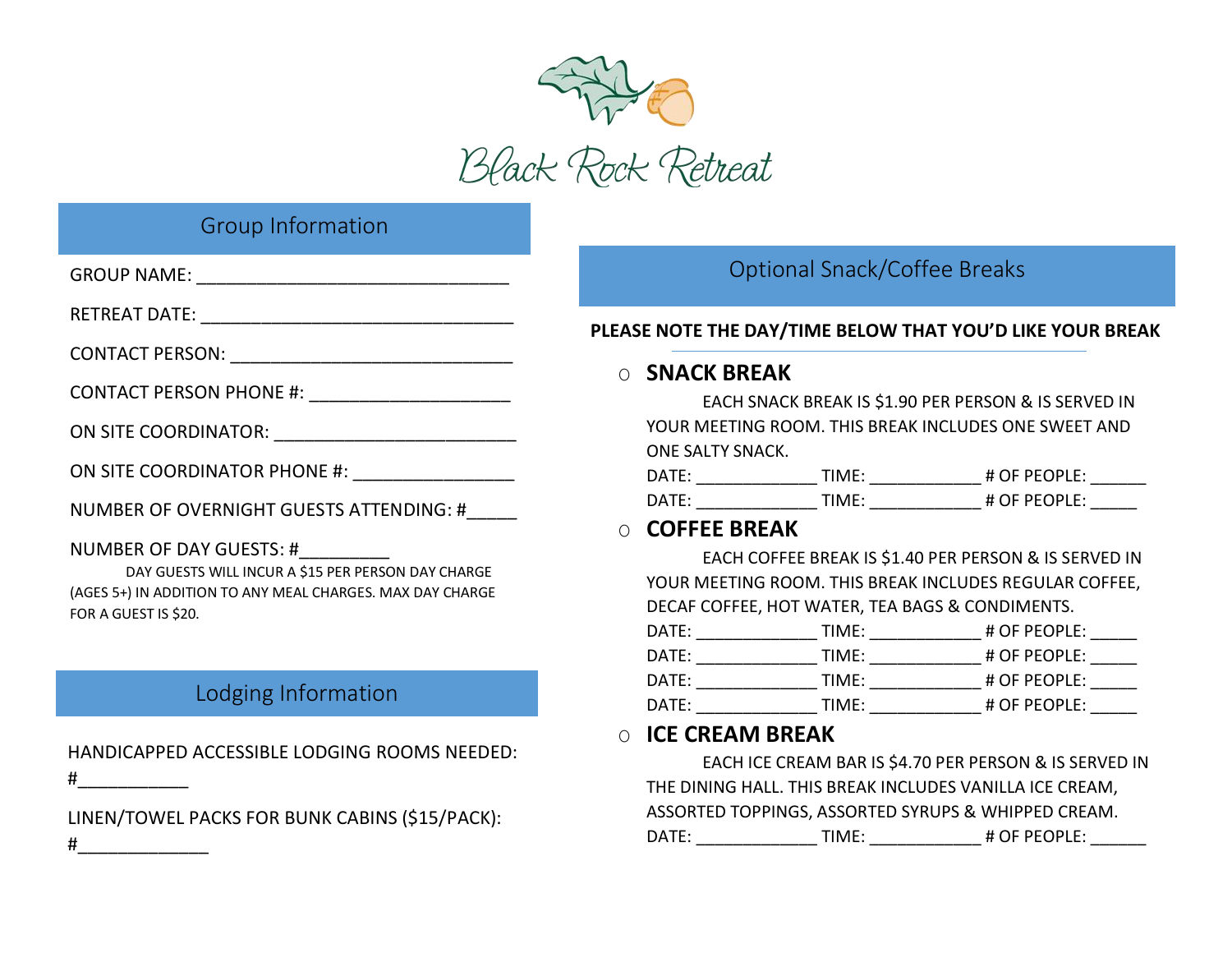# Recreation Reservations

### **RECREATION IS SCHEDULED ON A FIRST COME, FIRST SERVED BASIS. PLEASE RESERVE FOR A MAX 2-HOUR TIME PERIOD.**

|                      | <b>GYMNASIUM</b>                                |                                                 |
|----------------------|-------------------------------------------------|-------------------------------------------------|
| <b>FIRST CHOICE:</b> |                                                 |                                                 |
|                      |                                                 |                                                 |
|                      | <b>SECOND CHOICE (IF FIRST IS UNAVAILABLE):</b> |                                                 |
|                      |                                                 |                                                 |
|                      | <b>OUTDOOR VOLLEYBALL COURT</b>                 |                                                 |
| <b>FIRST CHOICE:</b> |                                                 |                                                 |
|                      |                                                 |                                                 |
|                      | <b>SECOND CHOICE (IF FIRST IS UNAVAILABLE):</b> |                                                 |
|                      |                                                 |                                                 |
|                      |                                                 | SAND VOLLEYBALL COURT (Lights turn off at 11PM) |
| <b>FIRST CHOICE:</b> |                                                 |                                                 |
|                      |                                                 |                                                 |
|                      | <b>SECOND CHOICE (IF FIRST IS UNAVAILABLE):</b> |                                                 |
|                      |                                                 |                                                 |

|                      |                      | <b>OUTDOOR BASKETBALL COURT (Lights turn off at</b><br>11PM) |  |
|----------------------|----------------------|--------------------------------------------------------------|--|
| <b>FIRST CHOICE:</b> |                      |                                                              |  |
|                      |                      |                                                              |  |
|                      |                      | <b>SECOND CHOICE (IF FIRST IS UNAVAILABLE):</b>              |  |
|                      |                      |                                                              |  |
|                      |                      |                                                              |  |
|                      |                      | <b>BALL FIELD</b> (may be shared with one other group)       |  |
|                      | <b>FIRST CHOICE:</b> |                                                              |  |
|                      |                      |                                                              |  |
|                      |                      | <b>SECOND CHOICE (IF FIRST IS UNAVAILABLE):</b>              |  |
|                      |                      |                                                              |  |
|                      |                      |                                                              |  |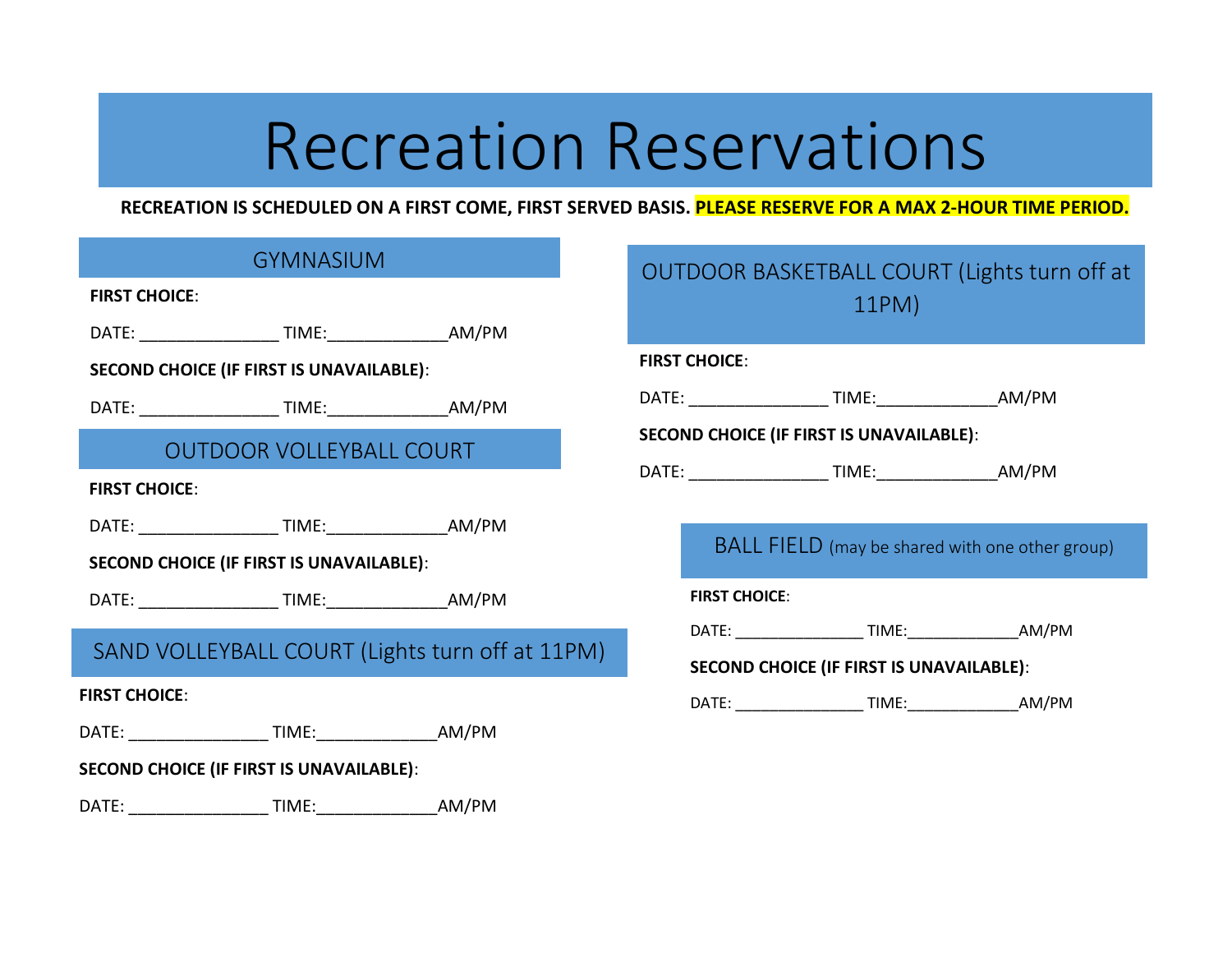# Recreation Reservations

### **RECREATION IS SCHEDULED ON A FIRST COME, FIRST SERVED BASIS..**

|                                              | <b>CAMPFIRES</b>                                            |  |  |  |  |  |
|----------------------------------------------|-------------------------------------------------------------|--|--|--|--|--|
| You can choose from the following campfires: |                                                             |  |  |  |  |  |
| Poplar Fire Circle                           |                                                             |  |  |  |  |  |
|                                              | <b>Hilltop Fire Circle</b>                                  |  |  |  |  |  |
|                                              | Laurelside Amphitheater                                     |  |  |  |  |  |
|                                              | <b>Hiawatha Pavilion Fire Circle</b>                        |  |  |  |  |  |
|                                              | Oakwood Pavilion Fireplace                                  |  |  |  |  |  |
|                                              | FIRST CHOICE AT (LIST CAMPFIRE HERE) ______________________ |  |  |  |  |  |
|                                              |                                                             |  |  |  |  |  |
| STARTING TIME:___________________AM/PM       |                                                             |  |  |  |  |  |
|                                              |                                                             |  |  |  |  |  |
|                                              |                                                             |  |  |  |  |  |
|                                              | I'D ALSO LIKE A FIRE AT ________________________            |  |  |  |  |  |
| STARTING TIME:________________AM/PM          |                                                             |  |  |  |  |  |
|                                              |                                                             |  |  |  |  |  |
|                                              |                                                             |  |  |  |  |  |
|                                              |                                                             |  |  |  |  |  |
|                                              | <u>IF NOT AVAILABLE, PLEASE PROVIDE A SECOND CHOICE</u>     |  |  |  |  |  |
| <b>BELOW</b>                                 |                                                             |  |  |  |  |  |
|                                              |                                                             |  |  |  |  |  |
|                                              | SECOND CHOICE AT (LIST CAMPFIRE HERE) __________________    |  |  |  |  |  |
|                                              |                                                             |  |  |  |  |  |
| STARTING TIME:____________________AM/PM      |                                                             |  |  |  |  |  |

### CAMPFIRE S'MORES

S'mores are \$1.90 per person & includes graham crackers, chocolate bars, marshmallows, roasting sticks, a Cambro of water, wet napkins & cups.

DATE: \_\_\_\_\_\_\_\_\_\_\_\_\_\_\_\_\_\_\_\_\_\_\_\_\_\_\_\_

TIME: \_\_\_\_\_\_\_\_\_\_\_\_\_\_\_\_\_\_\_\_\_\_\_\_\_\_\_\_

# OF PEOPLE: \_\_\_\_\_\_\_\_\_\_\_\_\_\_\_\_\_\_\_\_\_\_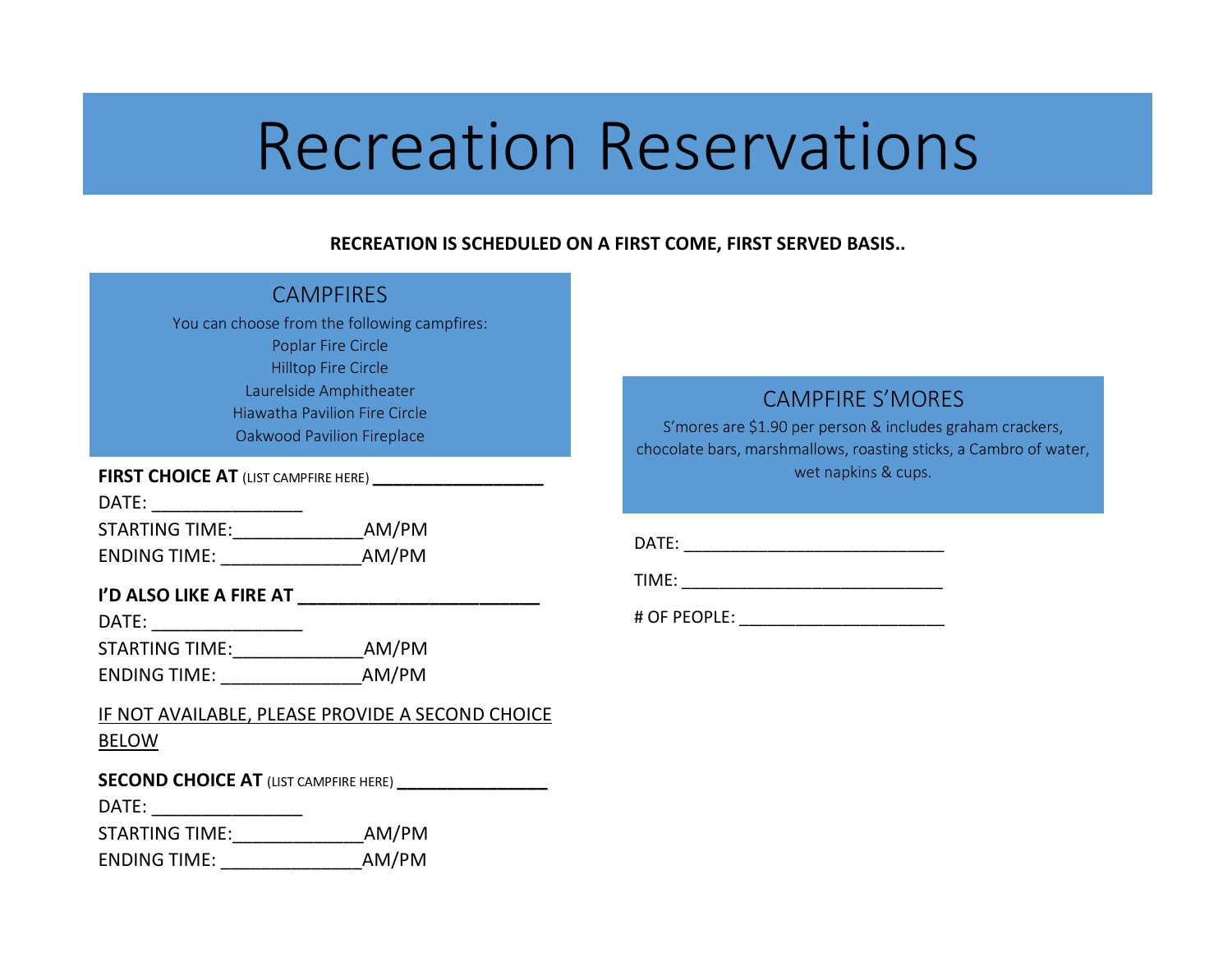# Meeting Room Set Up

## **PLEASE FILL OUT THE FOLLOWING INFORMATION SO WE CAN HAVE YOUR MEETING ROOM READY WHEN YOU ARRIVE. A FEW INVENTORY ITEMS ARE LIMITED, SO THEY WILL BE DISTRIBUTED TO THOSE WHO RETURN THIS SHEET FIRST. WE WILL BE IN TOUCH IF WHAT YOU REQUESTED IS NOT AVAILABLE.**

| Please 'check' the style set up you'd like:<br>Visit our website to see layouts of each style.                                  |                                                               |
|---------------------------------------------------------------------------------------------------------------------------------|---------------------------------------------------------------|
| www.brr.org/retreats/meeting-rooms                                                                                              | Indicate a number of each piece of inventory                  |
| <b>AUDITORIUM STYLE</b><br>$\bigcirc$<br><b>CASUAL AUDITORIUM STYLE</b>                                                         | needed for this meeting room only<br>No charge for equipment. |
| <b>AUDITORIUM STYLE WITH MIDDLE AISLE</b><br><b>CONFERENCE STYLE</b>                                                            | #<br><b>CHAIRS</b><br>#<br><b>KEYBOARD</b>                    |
| <b>OPEN BOARD STYLE</b><br><b>CLOSED BOARD STYLE</b>                                                                            | #<br><b>STANDARD TABLES</b><br>(30''X8')                      |
| <b>ROUND TABLE STYLE</b><br><b>LONG TABLE STYLE</b><br>$\bigcirc$                                                               | <b>NARROW TABLES</b><br>#<br>(18"X8')                         |
| <b>CRAFTS/SCRAPBOOKING STYLE</b><br><b>CIRCLE STYLE</b>                                                                         | <b>ROUND TABLES</b><br><b>MUSIC STAND</b><br>#<br>#<br>(5')   |
| OTHER (PLEASE DRAW DIAGRAM)                                                                                                     | #<br><b>PODIUM</b><br>#<br><b>MICROPHONE</b>                  |
| Please mark what equipment you'll need<br>Mark all that apply. Black Rock does not provide laptops.<br>No charge for equipment. | #<br>FLIP CHART/EASEL COMBO                                   |
| PROJECTOR/TV<br><b>DVD PLAYER</b>                                                                                               |                                                               |
| <b>CONNECTION FOR MAC OR OTHER (CIRCLE ONE)</b>                                                                                 |                                                               |
| AUDIO CONNECTION MAC OR OTHER (CIRCLE ONE)                                                                                      |                                                               |
|                                                                                                                                 |                                                               |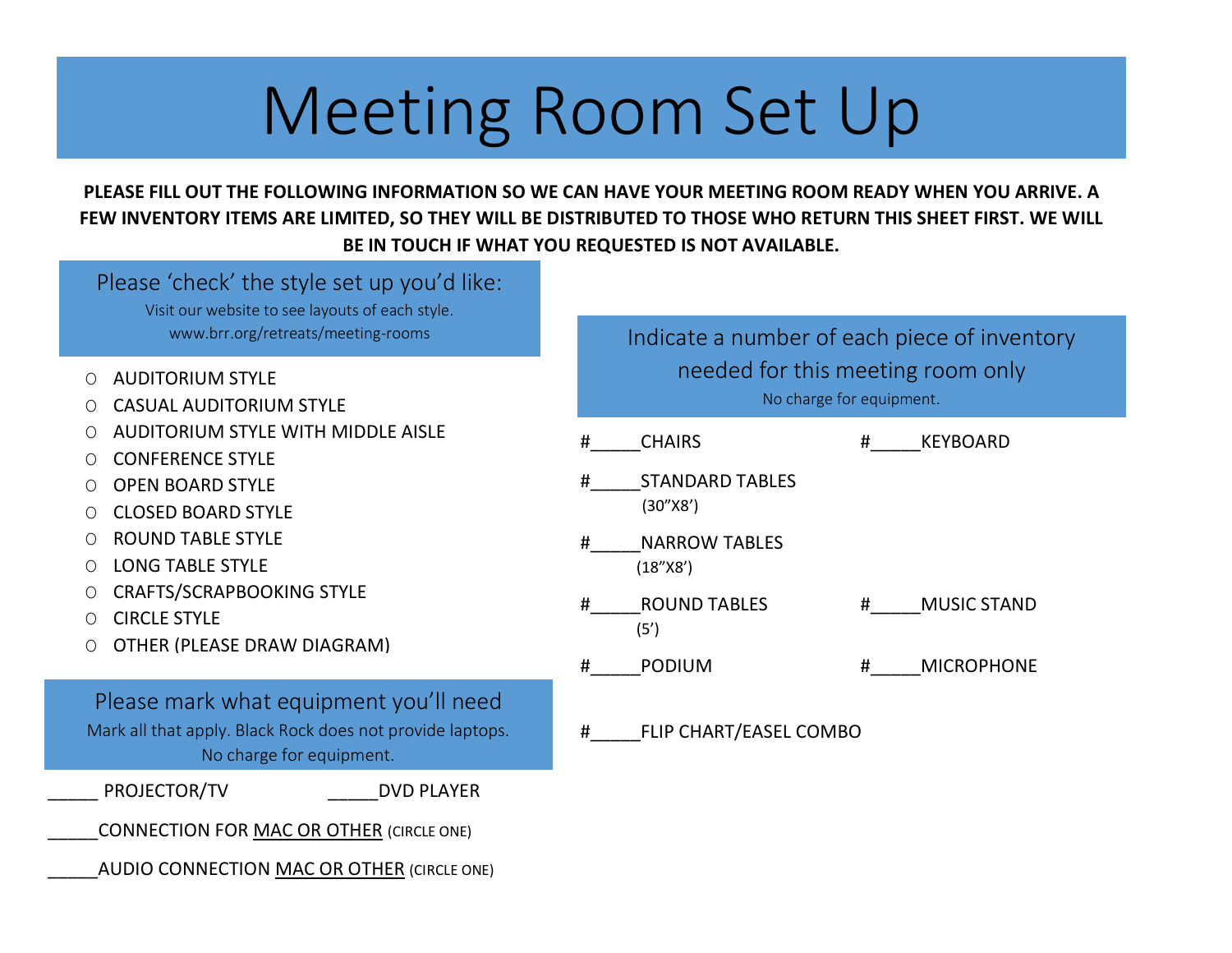# Meeting Room Set Up

**\*\*REQUIRED: PLEASE PROVIDE A DIAGRAM OF HOW YOU'D LIKE YOUR MEETING ROOM SET UP.**